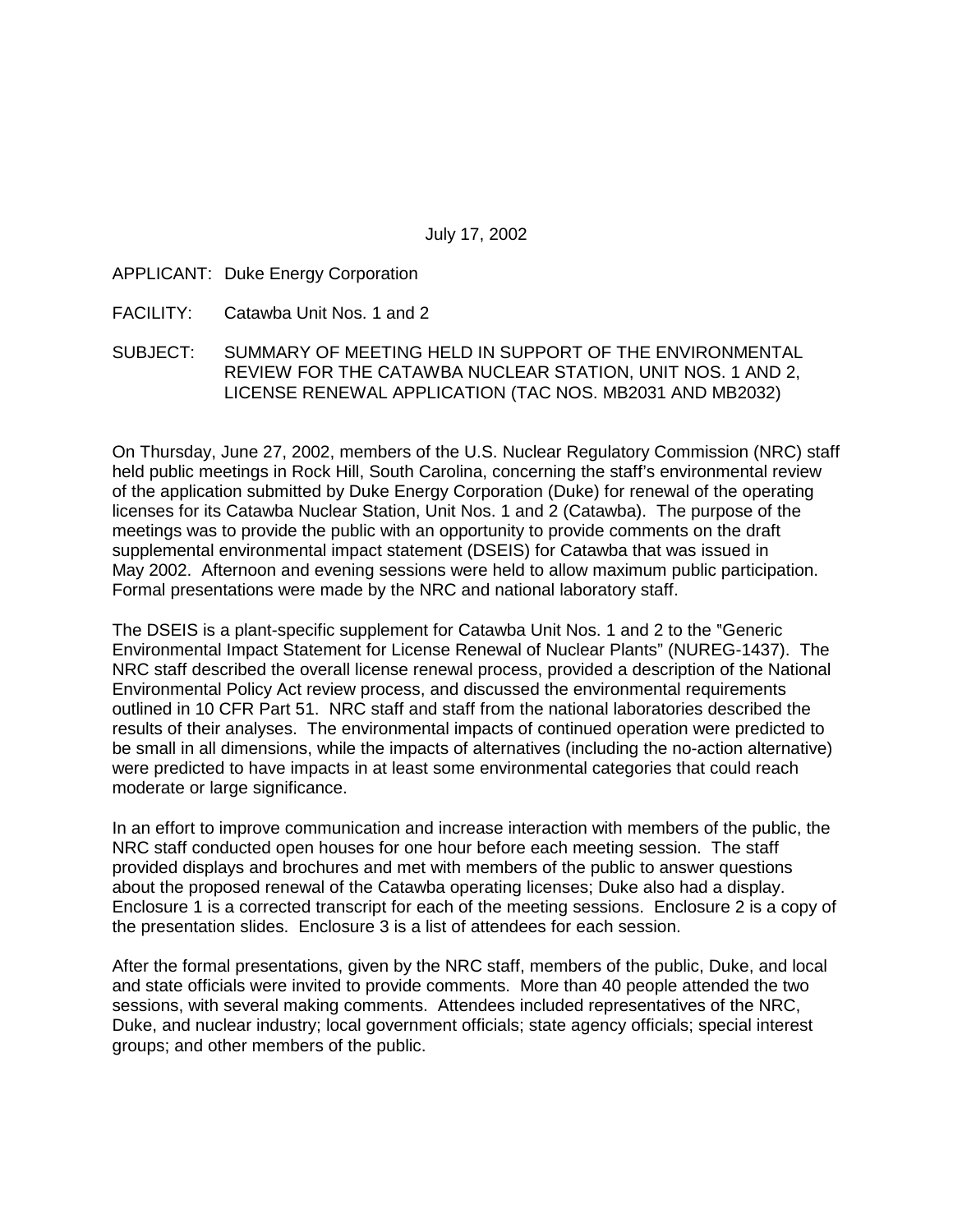The NRC staff will be accepting written comments on the Catawba draft environmental impact statement until the comment period ends on August 9, 2002. After the close of the comment period, the staff will consider the comments and make any necessary revisions prior to issuing its final supplemental environmental impact statement for Catawba license renewal, scheduled for January 2003.

#### **Original Signed By: JHWilson**

James H. Wilson, Senior Project Manager Environmental Section License Renewal and Environmental Impacts Program Division of Regulatory Improvement Programs Office of Nuclear Reactor Regulation

Docket Nos. 50-413 and 50-414

Enclosures: As stated

cc w/enclosures: See next page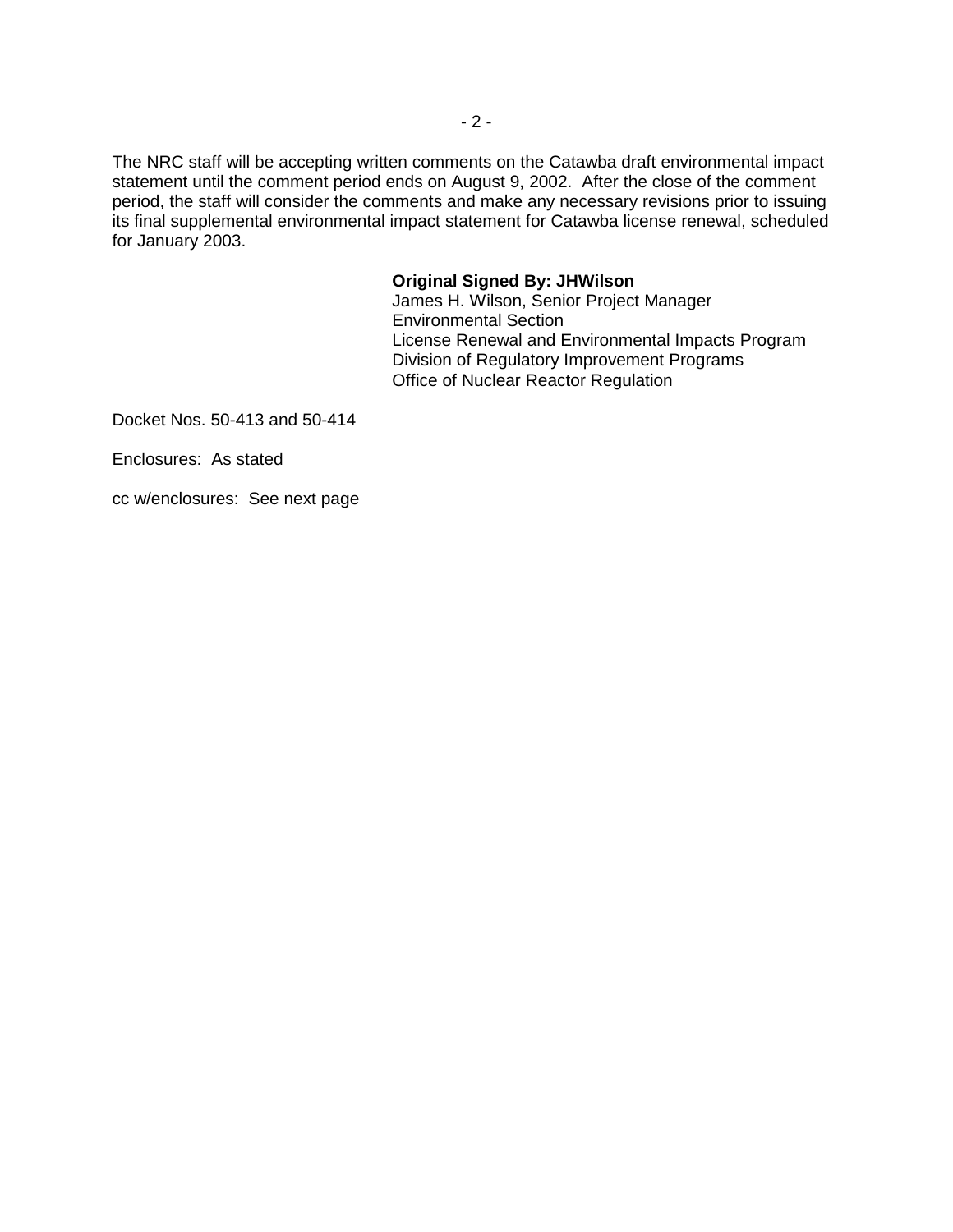The NRC staff will be accepting written comments on the Catawba draft environmental impact statement until the comment period ends on August 9, 2002. After the close of the comment period, the staff will consider the comments and make any necessary revisions prior to issuing its final supplemental environmental impact statement for Catawba license renewal, scheduled for January 2003.

### **Original Signed By: JHWilson**

James H. Wilson, Senior Project Manager Environmental Section License Renewal and Environmental Impacts Program Division of Regulatory Improvement Programs Office of Nuclear Reactor Regulation

Docket Nos. 50-413 and 50-414

Enclosures: As stated

cc w/enclosures: See next page

DISTRIBUTION: Accession nos.:

- PUBLIC 1. Meeting Summary w/Encl. 3 List of Attendees: **ML022000607**
- Environmental r/f 2. Corrected Draft Afternoon Transcript (Encl 1): **ML022000610**
- PMNS 3. Corrected Draft Evening Transcript (Encl. 1A: **ML022000611**
- D. Matthews/F. Gillespie 4. Catawba DSEIS Presentation. PPT (Encl. 2): **ML022030286**
- P.T. Kuo 5. Pkg: **ML022000608**
- J.H. Wilson S. Fox

J. Tappert

- S. Koenick
- R. Franovich
- R. Martin
- S. Uttal
- C. Julian
- RLEP r/f

\*See previous concurrence

Document name: G:\RLEP\Environmental Section\Catawba\DSEIS Meeting\Meeting Summary.wpd

| <b>I</b> OFFICE | RI FP                | LA:RLEP   | <b>PM:RLEP</b> | <b>SC:RLEP</b> |
|-----------------|----------------------|-----------|----------------|----------------|
| <b>NAME</b>     | JHWilson for SFox*nb | HBerilla* | JHWilson*      | JTappert*      |
| <b>I</b> DATE   | 07/15/02             | 07/15/02  | 07/15/02       | 07/17/02       |

OFFICIAL RECORD COPY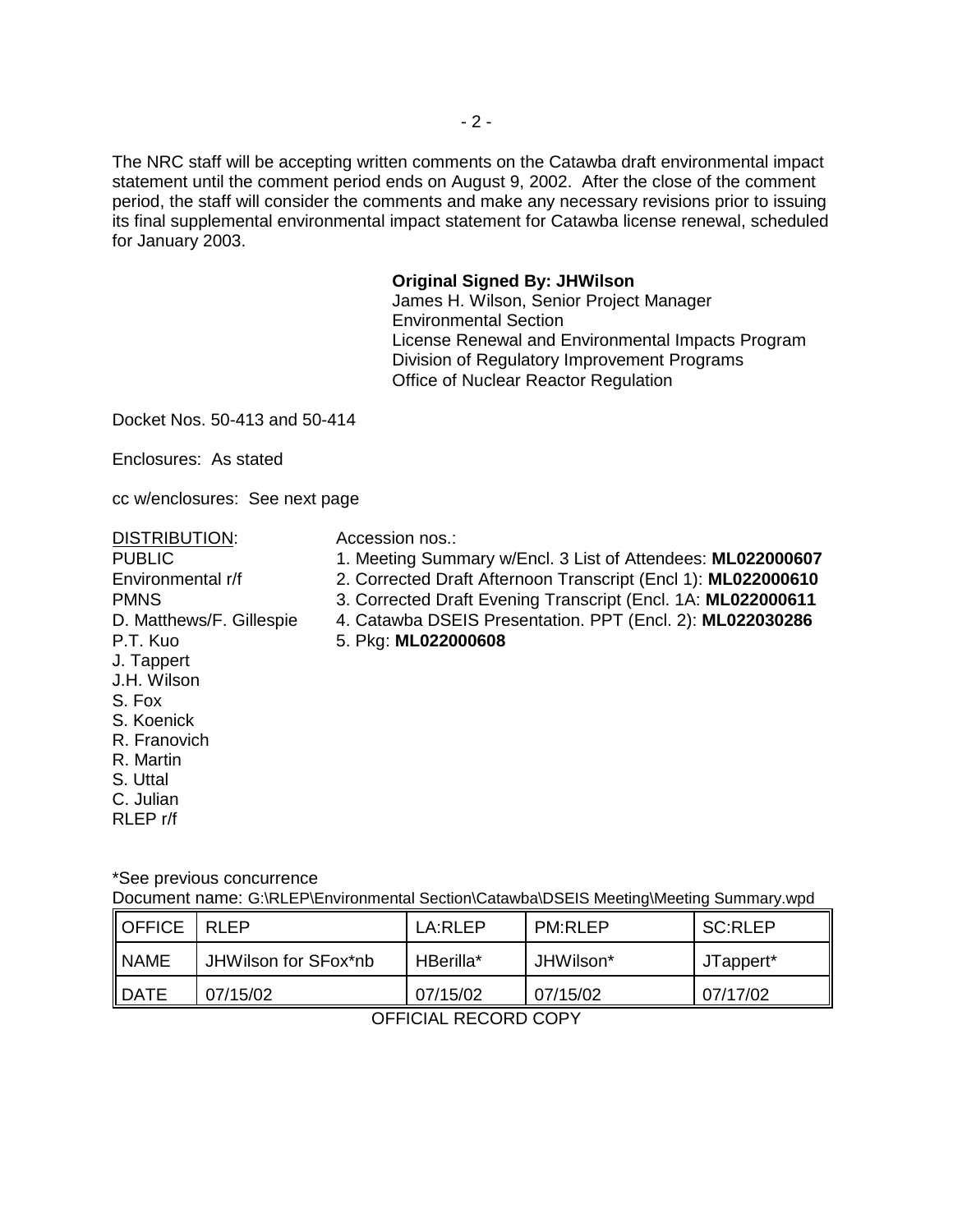# LIST OF ATTENDEES

## CATAWBA PUBLIC MEETING ON DRAFT SEIS

Attendees at the Public Meetings on June 27, 2002

Meeting Times: 1:30 p.m. and 7:00 p.m.

Attendees at the Afternoon Session:

|                | <b>Attendee</b>        | <b>Affiliation</b> |
|----------------|------------------------|--------------------|
| $\mathbf{1}$   | <b>Mike Gandy</b>      | <b>SCDHEC</b>      |
| 2              | Joe C. Troutman, Jr.   | NCMPA1             |
| 3              | Jan Kozyra             | Self               |
| $\overline{4}$ | <b>Ed Fitzgerald</b>   | Sierra Club        |
| 5              | <b>Rounette Nader</b>  | Duke Energy        |
| 6              | <b>Julie Case</b>      | Duke Energy        |
| 7              | Rose Cummings          | Duke Energy        |
| 8              | <b>Tim Harris</b>      | Duke Energy        |
| 9              | <b>Greg Robison</b>    | Duke Energy        |
| 10             | <b>Gary Peterson</b>   | Duke Energy        |
| 11             | <b>Chris Hallman</b>   | Duke Energy        |
| 12             | <b>Bob Gill</b>        | Duke Energy        |
| 13             | <b>Mike Semmler</b>    | Duke Energy        |
| 14             | <b>Tim Pettit</b>      | Duke Energy        |
| 15             | <b>Tom Shiel</b>       | Duke Energy        |
| 16             | <b>Eddie Humphries</b> | Duke Energy        |
| 17             | Mary Hazelton          | Duke Energy        |
| 18             | Lance Vail             | <b>PNNL</b>        |
| 19             | Mary Ann Parkhurst     | <b>PNNL</b>        |
| 20             | <b>Beverly Miller</b>  | <b>PNNL</b>        |
| 21             | <b>Tina Carlsen</b>    | <b>LLNL</b>        |
| 22             | Jim Wilson             | <b>NRC</b>         |
| 23             | <b>Richard Emch</b>    | <b>NRC</b>         |
| 24             | Etoy Hylton            | <b>NRC</b>         |
| 25             | P.T. Kuo               | <b>NRC</b>         |
| 26             | <b>Stacey Fox</b>      | <b>NRC</b>         |
| 27             | Barry Zalcman          | <b>NRC</b>         |
| 28             | Andrew Kugler          | <b>NRC</b>         |
| 29             | <b>Jared Heck</b>      | <b>NRC</b>         |
| 30             | <b>Bob Palla</b>       | <b>NRC</b>         |
| 31             | Rani Franovich         | <b>NRC</b>         |
| 32             | Lee Harmon             | <b>NRC</b>         |
| 33             | Roger Hannah           | <b>NRC</b>         |
| 34             | Chip Cameron           | <b>NRC</b>         |
| 35             | <b>Darrell Roberts</b> | <b>NRC</b>         |
| 36             | <b>Mark Giles</b>      | <b>NRC</b>         |